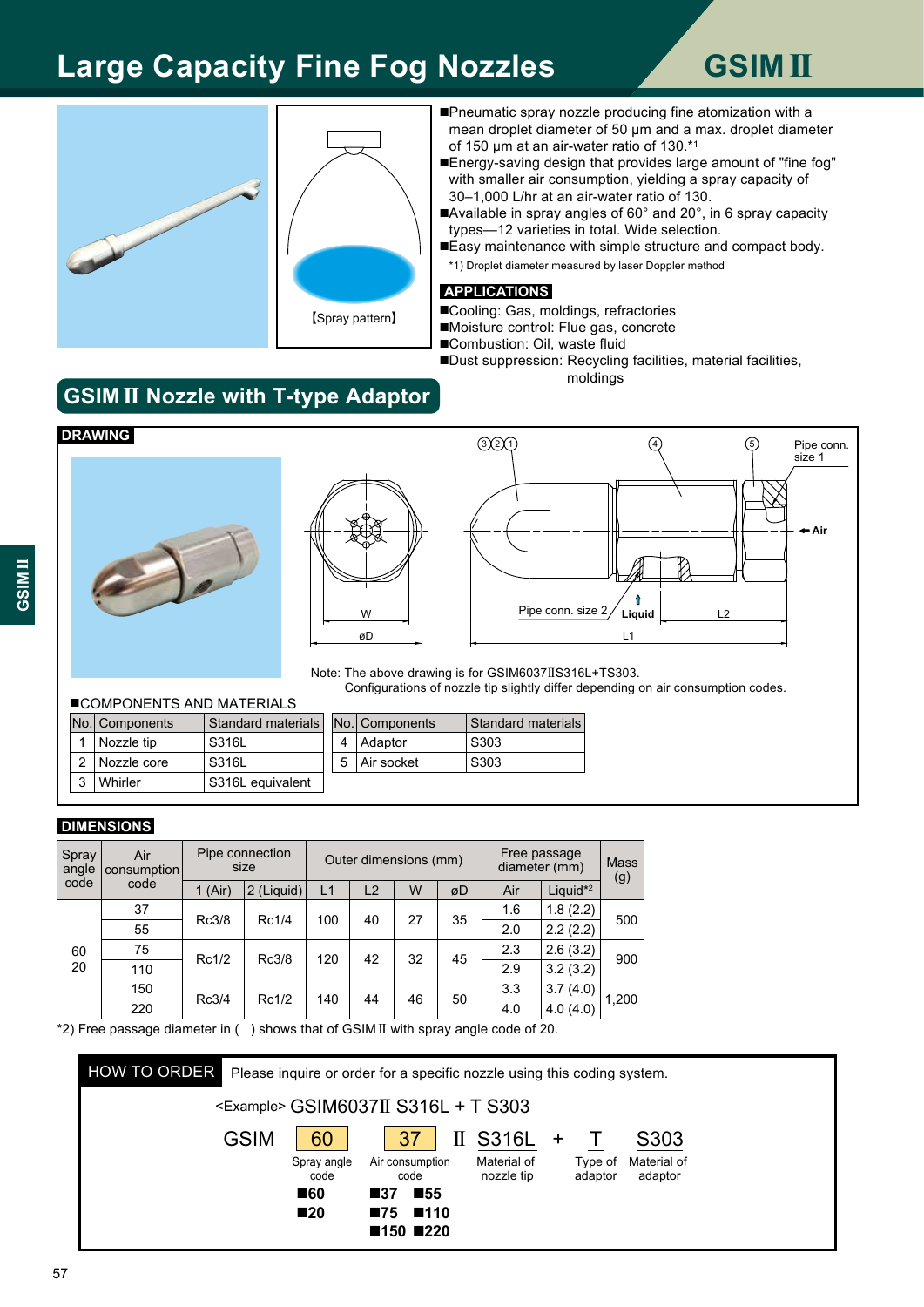# **Flange Type**

### **DRAWING**



#### ■COMPONENTS AND MATERIALS

|   | No. Components               | Standard materials |    | No. Components | Standard materials             |
|---|------------------------------|--------------------|----|----------------|--------------------------------|
|   | Nozzle tip                   | S316L              |    | Joint          | S304                           |
| 2 | Nozzle core                  | S316L              | 8  | Liquid socket  | S304                           |
| 3 | Whirler                      | S316L equivalent   | 9  | Air socket     | S304                           |
| 4 | Nozzle adaptor               | S316L              |    | $10$   O-ring  | <b>FKM</b>                     |
| 5 | Outer pipe (for air)         | S316L              | 11 | Packing        | Metal wire reinforced AES wool |
| 6 | Inner pipe (for liquid) S304 |                    |    | $12$   Flange  | SCS13 (S304)                   |
|   |                              |                    |    | $13$ Bolt      | S304                           |

#### **DIMENSIONS**

| Spray<br>angle | Air<br>consumption | Pipe connection<br>size |        | Outer<br>diameter | Free passage<br>diameter (mm) |                      |  |
|----------------|--------------------|-------------------------|--------|-------------------|-------------------------------|----------------------|--|
| code           | code               | Air                     | Liquid | $ØD$ (mm)         | Air                           | Liquid <sup>*2</sup> |  |
|                | 37                 | Rc3/8                   | Rc3/8  | 30                | 1.6                           | 1.8(2.2)             |  |
|                | 55                 |                         |        |                   | 2.0                           | 2.2(2.2)             |  |
| 60             | 75                 | Rc1/2                   |        | 38                | 2.3                           | 2.6(3.2)             |  |
| 20             | 110                |                         |        |                   | 2.9                           | 3.2(3.2)             |  |
|                | 150                |                         | Rc1/2  |                   | 3.3                           | 3.7(4.0)             |  |
|                | 220                | Rc3/4                   |        | 50                | 4.0                           | 4.0(4.0)             |  |

\*2) Free passage diameter in ( ) shows that of GSIM II with spray angle code of 20.

#### **TYPE OF LENGTH**

| <b>Type</b> | Total length $L1^{*3}$ (mm) $\vert$ Length L2 (mm) |           |
|-------------|----------------------------------------------------|-----------|
|             | 560                                                | 300-400   |
| R           | 760                                                | 400-600   |
| C.          | 960                                                | 600-800   |
|             | 1,160                                              | 800-1,000 |

\*3) L1: Standard length

#### **MASS**

| Air consumption code   Type of length |   | Mass <sup>*4</sup> $(g)$ |                                                                                                  |
|---------------------------------------|---|--------------------------|--------------------------------------------------------------------------------------------------|
|                                       | A | 1,300                    |                                                                                                  |
|                                       | B | 1,600                    |                                                                                                  |
| 37, 55                                | C | 2,000                    |                                                                                                  |
|                                       | D | 2,400                    |                                                                                                  |
|                                       | A | 1,800                    |                                                                                                  |
|                                       | B | 2,300                    | *4) The mass shown is when the total length is the standard length L1                            |
| 75, 110                               | С | 2,800                    | and excludes a mass of flange.<br>For longer lengths, add the corresponding mass for each 100 mm |
|                                       | D | 3,300                    | of L1 length as below.                                                                           |
|                                       | A | 2,500                    |                                                                                                  |
|                                       | B | 3,100                    | (Air consumption code: Mass per 100 mm)                                                          |
| 150, 220                              | C | 3,700                    | 37/55:180 g,<br>75/110: 260 g,                                                                   |
|                                       | D | 4,300                    | 150/220: 300 g                                                                                   |

**GSIMII**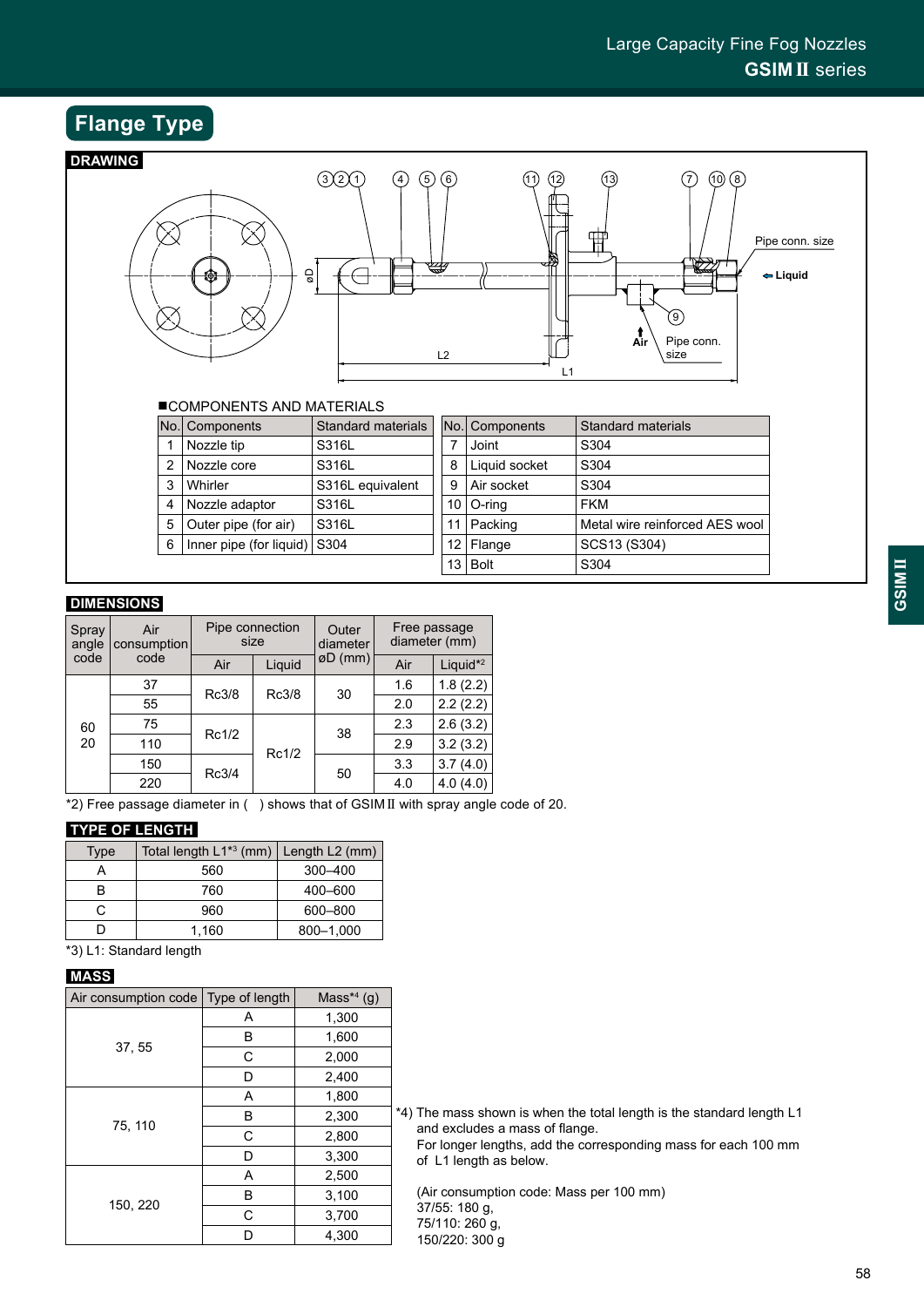**FLOW-RATE DIAGRAMS**

**SPRAY ANGLE 60° TYPE**

- ■How to read the chart
- 1. The spray capacity shown is for one nozzle.
- 2. Red lines (—) represent compressed air pressures Pa in MPa. Red lines (e.g.) represent sompressed all pressures Pv<br>Blue lines (--) represent liquid pressures Pw in MPa. Green lines (-) represent air-water ratio Qa/Qw.
- 3. Figures in ovals **○** indicate Sauter mean diameters (μm) measured by laser Doppler method.

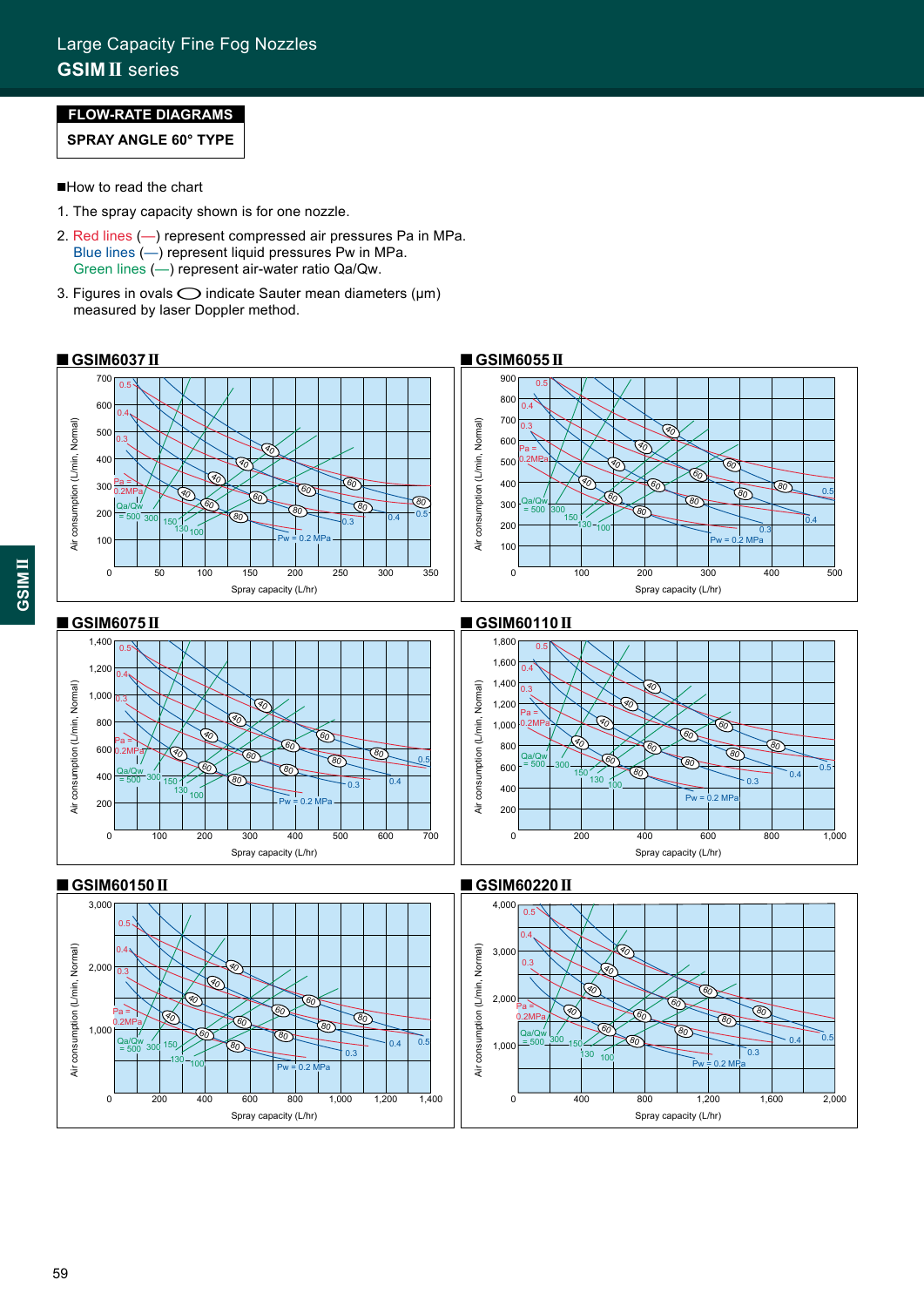**FLOW-RATE DIAGRAMS**

**SPRAY ANGLE 20° TYPE**

■How to read the chart

- 1. The spray capacity shown is for one nozzle.
- 2. Red lines (—) represent compressed air pressures Pa in MPa. Red lines (e.g.) represent sempressed all pressures in Blue lines (e.g.) represent liquid pressures Pw in MPa.
- Green lines (–) represent air-water ratio Qa/Qw.<br>3. Figures in ovals  $\bigcirc$  indicate Sauter mean diameters (μm)<br>measured by laser Doppler method. measured by laser Doppler method.